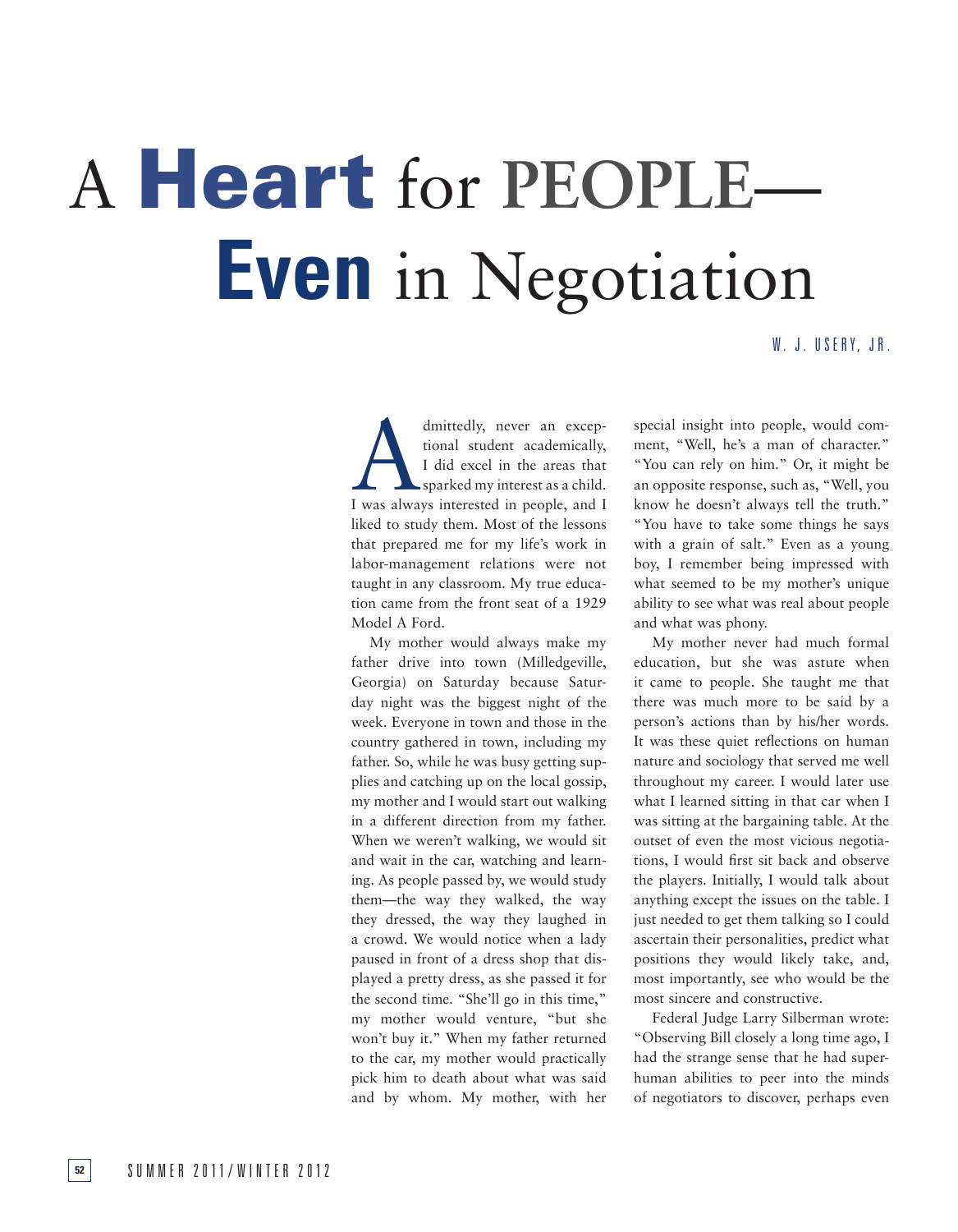

before it was apparent to them, their bottom line. I once explained to another colleague that it reminded me of a dolphin's sonar."

But there was nothing superhuman about it. It was simply an innate and genuine interest in people—a fundamental trait for a successful negotiator or mediator. Once I generally understood both sides of the table, I could relate to their issues. Then I would become better

able to hear what they were really saying. My perception of people and issues in the workplace is what, I believe, set me apart in the world of labor-management relations. I give so much credit to my mother for the lessons I learned about people while sitting in that car.

I would like to share with you three memorable

negotiations (there were hundreds of them). The General Dynamics (Convair) negotiation took place during my formative years, and the other two occurred later in my career.

# **General Dynamics (Convair) Negotiations**

As a Special Representative with the International Association of Machinists (IAM) in the 1950s, I was sent to a littleknown place called Cape Canaveral. My original assignment was to spend three days surveying the area and to report back on its growth potential. The Vice President of the IAM in Atlanta and other leaders with the Machinists Union had a keen interest in what was taking place at the Cape. They were well aware that national aerospace companies, like Boeing, Lockheed, Douglas, and Convair, were shifting their attention to the

Cape. New research and development facilities would create hundreds of new jobs and, of course, this would mean hundreds of new workers. These prospective new workers caught the attention of unions. And it would be a natural fit for the IAM since it was already representing these workers on the West Coast and had brought aerospace My perception of people and issues is what, I believe, set me apart in the

in the workplace

world of labormanagement relations.

> workers into its fold in 1954. But there would inevitably be an all-out race to organize this relatively new breed of workers and technicians and to prevent comparable unions from "raiding their memberships."

> The Machinists already had a small presence at the Cape, and raiding had already begun. The IAM senior representative at the Cape was the man I was supposed to meet when I first arrived. But

he was not the man who would take me under his wing. The senior representative made it clear that first day, to anyone within earshot, that he did not have time to be a nursemaid to "a kid" who he felt had been sent down to check up on him. I was stung by this biting remark, but then I overheard another man speak up. "I don't have anything to do this evening," he said. "I wouldn't mind taking 'The Kid' to dinner and showing him around." That man was Frank E'dalgo, a national representative of the AFL. It was Frank E'dalgo who went on to be my trusted advisor, invaluable colleague and loyal friend until his death.

Although he was only about ten years older than I was, and certainly not old enough to keep calling me "The Kid," E'dalgo looked wise and distinguished. His father came from Mexico and owned a farm in Forsyth, Georgia. E'dalgo had spent his early life as a migrant worker, following the growing seasons up and down the East Coast from Florida to Maine. His innate passion and concern for migrant workers had led him naturally into a prime position as an organizer for the American Federation of Labor. E'dalgo, with his two brothers, was responsible for organizing the first citrus plant in Florida, among his many other accomplishments.

E'dalgo took me to dinner that night and drove me around the desolate but de-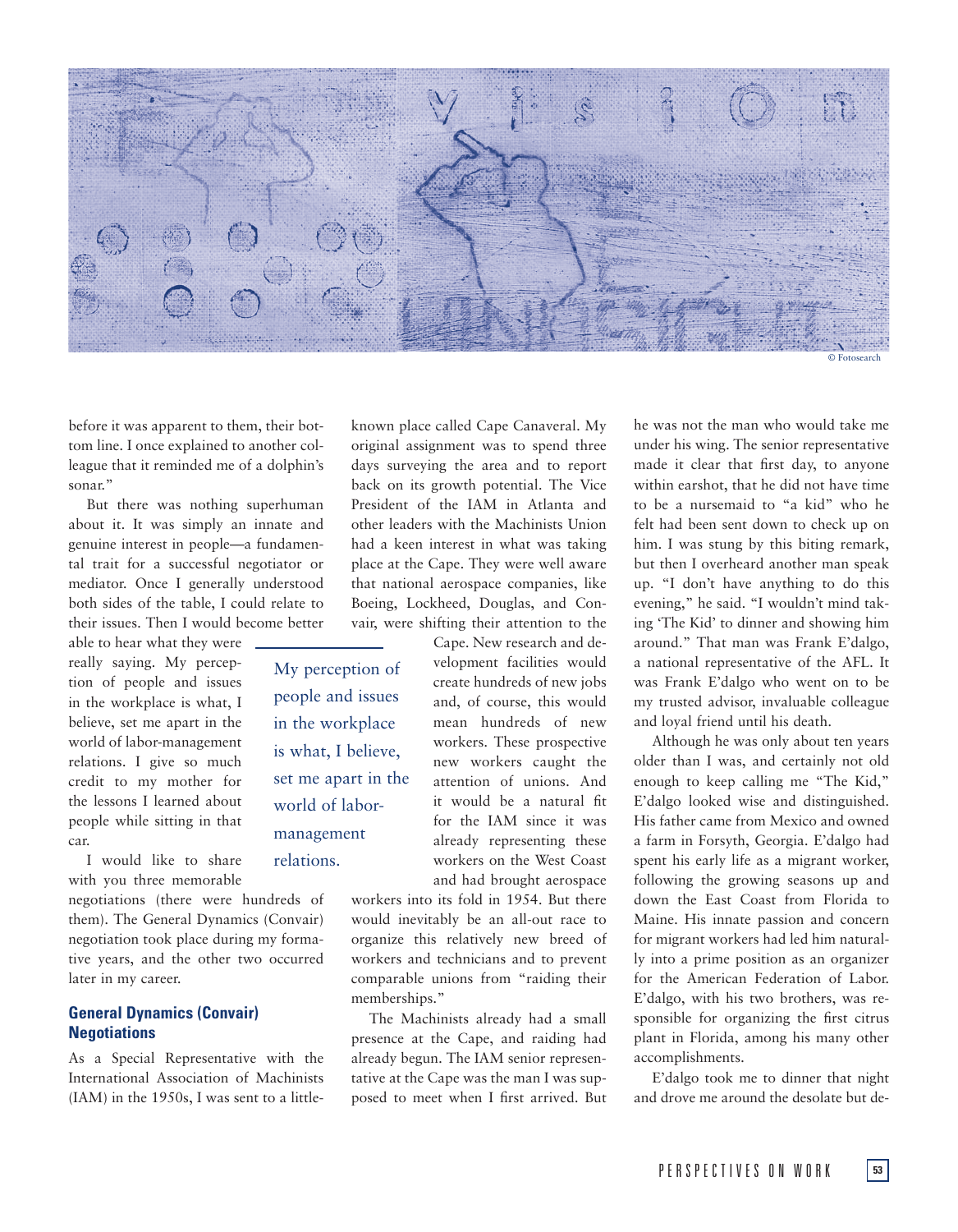veloping area. Cocoa, next to its seaside sister community Cocoa Beach, was still a sleepy little fishing village at the time. Its only claim to fame, up to that point, was its self-proclaimed standing as the "Salt Water Trout Capital of the World." But because of its close proximity to Cape Canaveral, just over ten miles north, Cocoa was on the cusp of a population explosion. It already was beginning to see an influx of technicians, mechanics, scientists, and construction workers moving in alongside fishermen neighbors.

It didn't take me long to see that the Cape was an exciting and growing place. E'dalgo and I discussed its growth and the role unions would play there, the onslaught of automated technology and its inevitable effect on union membership. By the time I left, I had enough to make my survey. And it was enough to send me back to the Cape permanently. My threeday assignment turned into a thirteen-year career spent at one of the most exciting places in the country, during one of the most captivating times in history.

About a year after I arrived at the Cape, I was brought in for my first big negotiation and my first experience in the big leagues. It involved negotiations regarding wages and working conditions between IAM workers and management at Convair, a division of the large aerospace company, General Dynamics. Negotiations had been going on for quite some time, and I was brought in during the last few days.

I found myself at the El Cortez Hotel, set high on a hill, in San Diego, California. A strike at midnight seemed inevitable. I took my place at the table at the end of a long line of delegates from throughout the country, delegates representing the highest levels of union and management. They were down to one issue—the seniority clause. I had hardly gotten caught up on everything before it was announced they would break for dinner. I thought to myself, why are we breaking for dinner? We've got a strike at midnight!

When talks resumed, the Vice President of the company took the floor. His grey hair was tousled, while his tie was crooked and pulled away from his collar. He seemed weary as he began speaking.

"Negotiations have broken down," he began. "We've tried to bargain in good faith to reach an agreement, but we're not going to settle without three little words: *skill, ability, and efficiency*. All you have to do is put those *three little words* in the seniority clause, and we will honor seniority, as you have demanded. But, instead, you're going to shut down this company and put your people on strike over those *three little words*."

Great, we're down to the crux of it, I thought. Why don't we start talking about those *three little words*? But I certainly couldn't say it aloud from down at my end of the table, especially on my first negotiation.

In a few minutes, the company Vice President began again, pointing to the clock at the far end of the board room. "We're down to minutes before this strike occurs. It's ridiculous that you guys won't sign. This company pays your members well. But in just a few short minutes, they won't be getting a paycheck anymore, all because of *three little words*."

Nobody moved.

"In twelve minutes, you guys are going to strike, and 30,000 people are going to be out of work. What's worse is that each of your members probably has a wife or someone who is depending on them keeping that job. So, we're talking about 60,000 people you're going to put on the street."

The Vice President kept going, laying it on thicker and thicker as he went.

"The saddest thing about all of this is that most of these families probably have at least two kids, and, in just eight minutes, their daddies will be on strike without a paycheck."

I was deeply concerned about the workers, their families, and the company. I just could not see myself returning to

the Cape to report that a strike would take place with so much at stake. This country was desperately attempting to lose no further ground in keeping up and passing Russia in the space program.

I was almost crying, keeping a close eye on the clock!

By the time it got down to five minutes, there were 150,000 people suffering from the Vice President's hypothetical strike. "All because of *three little words*!," he thundered, throwing up his hands.

Finally the union spokesman threw back his chair, jumped to his feet, and shouted back: "I'll give you *three little words*!" He climbed onto his chair and put one foot up on the table. *"Kiss my ass!"*

The faces around the table were frozen in shock, waiting for the Vice President's reaction. He broke into a wide grin and started laughing uncontrollably with the union spokesman. It caught on like wildfire around the table, and pretty soon everyone was having a good laugh—everyone except the green kid from the Cape trembling down at the other end of the table.

What in the hell just happened? I thought to myself.

What I later learned was that during that dinner break, the Vice President of Convair and the Union Chairman had found a middle ground. The rest was just a show, put on to make their point and to make sure their committees voted to back their decision. The company had agreed not to put those three little words in, and the seniority language remained unchanged.

The kid was growing up fast! Little did I know that the Cape was being used as a bargaining chip by the union.

### **US Sugar Company**

My assignment at Cape Canaveral was not limited to the aerospace industry. As a result of the AFL-CIO merger in 1955, many independent unions now had to affiliate with a national union. There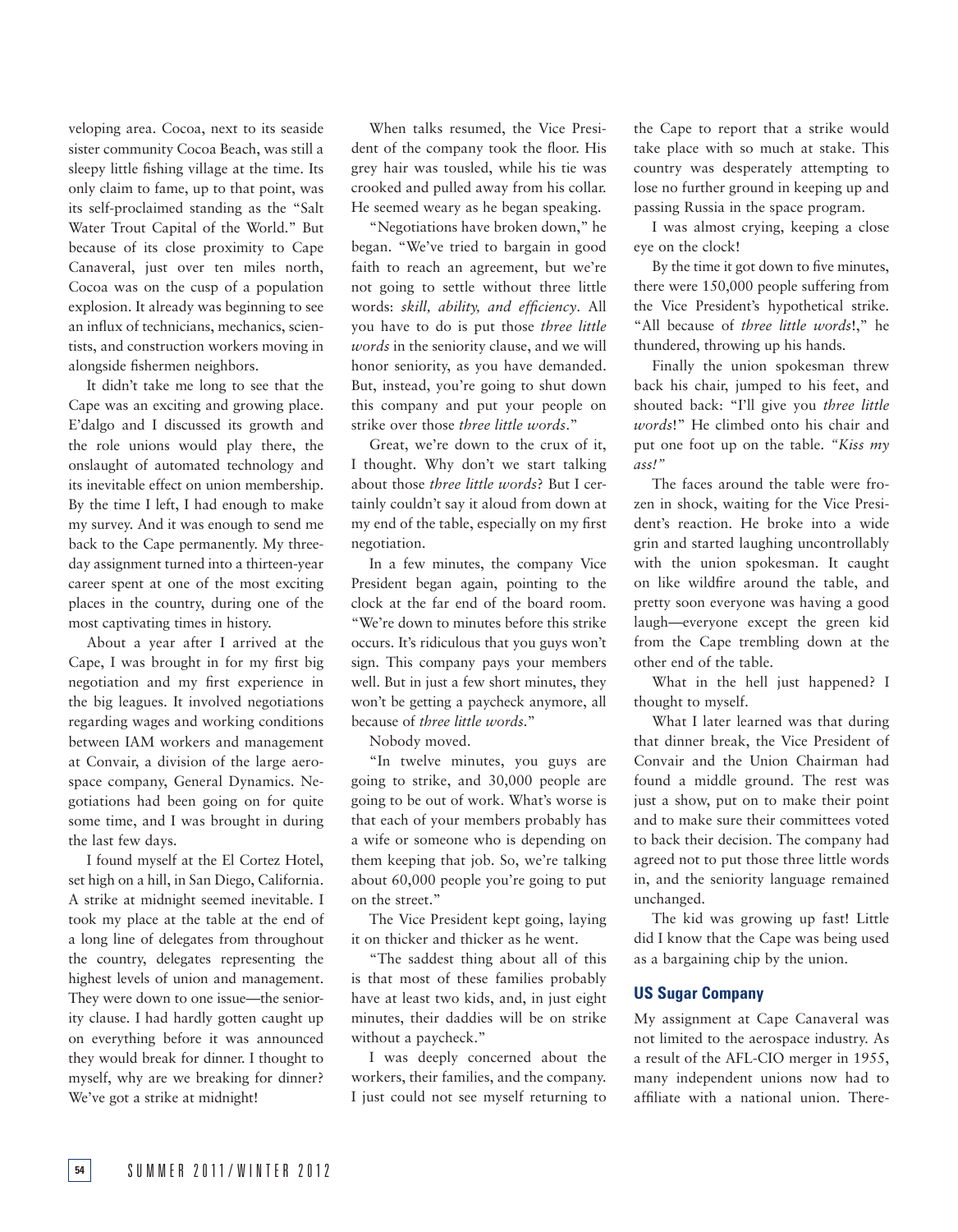fore, there were great organizing opportunities now to pick up local unions that would no longer be affiliated with the AFL. While working with the AFL, E'dalgo had represented a local lodge at US Sugar, one of the largest domestic producers of sugar.

I was able to reconnect with Frank E'dalgo almost immediately after taking my post at the Cape. I was never able to shake "The Kid" with E'dalgo, even though I eventually outranked him after he exchanged his position with the AFL for one with the Machinists.

For twelve years, he and I had worked together for the IAM, growing and expanding the membership, handling its grievances and representing it at the bargaining table. By the time I left, there were 4,600 members and I was coordinating eight local lodges.

But for E'dalgo and me, our most significant achievements came, not by bringing union and management together, but by bringing blacks and whites together.

The Executive Orders issued by President Harry Truman to integrate all Federal defense operations were still in effect and were accepted by the IAM. Integration efforts weren't very popular in 1950s Florida, but, for us, it was an issue of *personal* significance.

It hurt me all the time that blacks didn't have the same opportunity as whites did. Even when I was a child, I felt the injustice of segregation. And as a young man returning home from fighting for the freedom of this country, I always felt a moral obligation to do what I could do to right that wrong. I believed that every American deserved an equal opportunity.

At US Sugar in Clewiston, Florida, in the 1950s, the black workers paid their union dues through windows in the back of union halls they weren't even allowed to enter. Black workers had to abide by a curfew and be out of "white town" by 6:00 p.m. So, not only did E'dalgo and I have to convince the union to allow black workers to enter the union hall, but we also had to convince City Hall to even allow them to enter the town.

It was slow going and never easy. We had to walk a fine line between being too aggressive and losing support and not being aggressive enough to move things forward. We tried to insist that our members understand that if a black man was paying to be a member of an organization, he was entitled to be represented by this organization.

Most people didn't like what we were doing, but, for the most part, they did like us. Both of us had a good reputation around town for being honest and fair. People smiled and spoke on the streets and bought us coffee at the diners, but there were often rumblings under the surface about us stirring up trouble.

We were constantly told by our colleagues not to push too hard—just leave things the way they were and leave the blacks to themselves. Even my most compassionate of friends were nervous about too much change too quickly.

In Cocoa Beach, at the height of the Civil Rights movement, I had to convince the manager of the local Holiday Inn, where I held regular luncheons for area union leaders and management officials, to allow a black man to attend one of my meetings. I used these meetings to get the leaders together to work on ways to prevent strikes and work stoppages—to solidify good relations in which to work together for the good of the emerging Space program. But on the day I invited a black union official to the hotel, the desk clerk refused his entry. I told him to get the manager on the phone. I knew I could appeal to him, and I did. I was determined that segregation could never work.

Although it didn't happen overnight, E'dalgo and I peacefully integrated locals in Cocoa. But one of our most memorable episodes took us further south to South Bay, close to Clewiston, Florida, and into the cane fields of the US Sugar Company.

Clewiston was in a world far removed from the one I had become accustomed to at the Cape. Much like my hometown of Hardwick, Clewiston was a "company town," largely reliant on US Sugar for its everyday survival. Its residents worked for the company, and many lived in homes owned by the company. Most were poor, unskilled workers, but good, hard-working people. Many were migrant workers who would come in from the islands to work during the cutting season. The agricultural workers had been left behind as far as unionizing was concerned, and that was the reason my friend Frank E'dalgo wanted me to get involved with US Sugar. There was an all-out race to get new members, and US Sugar was fair game. With five hundred or six hundred employees, a union could pick up a powerful bargaining unit if they signed with US Sugar, and I wanted them for the Machinists. E'dalgo and I began making frequent visits to speak at meetings on the white side of town, the black side of town, and even at the migrant worker camp on the outskirts of town.

One night, we invited an IAM official to go with us to a meeting at the migrant farm camp, isolated deep in the cane fields. We met in a run-down recreation room, hot and dusty, with cobwebs hanging from the lights. In true Southern Baptist style, I delivered an almost evangelical speech, reminiscent of the backyard tent revivals I had attended as a boy with my grandparents. My message incited much enthusiasm at the prospect of union protection and equality.

I drove back that night, picking my way carefully on the muddy road snaking through the darkened cane fields. E'dalgo was in the passenger seat, quiet, reflecting on the night's events. But the union official in the backseat was excited and was leaning forward between us doing most of the talking. Just as the lights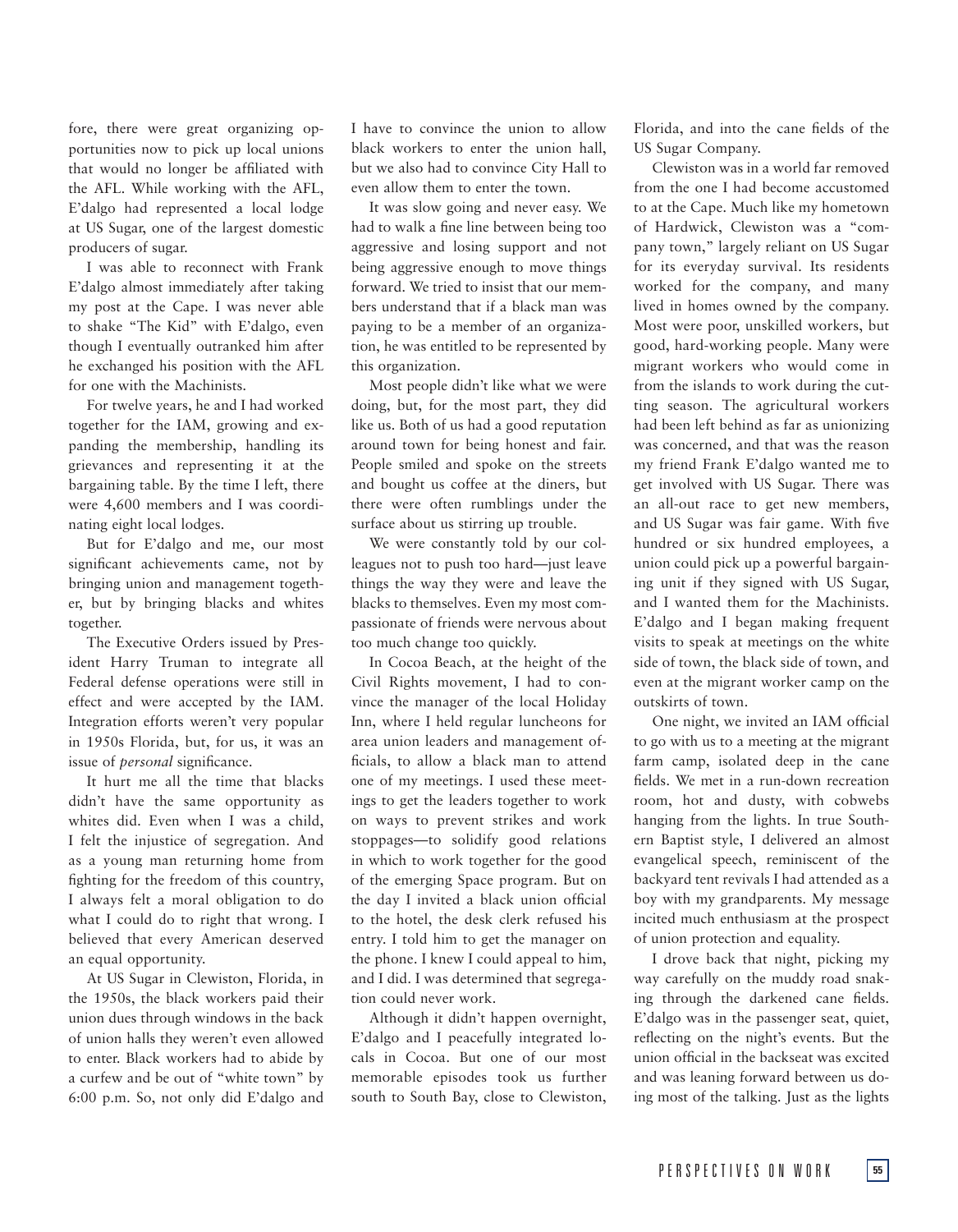from the migrant camp were fading from sight, he said, "Well, I'll tell you what. I've lived forty-three years, and tonight was the first time I ever shook a black man's hand."

E'dalgo never took his eyes off the fields in front of him. "Kid, put on the brakes," he said firmly. "Stop the car."

"What is it? What's the matter?" I asked, bringing the car to an abrupt halt and nearly putting the union official into the front seat.

"Where's the flashlight?" was all E'dalgo said before he ordered us both out of the car. He slammed his door and came quickly around to where we stood next to the rows of cane. He grabbed the union official's hand and shone the light on it.

"See? It doesn't come off, does it?"

It was quite a message—one that would always remain clear in my mind.

There would be many more trips through the cane fields and, eventually, workers did vote to join the Machinists. Now that US Sugar was part of the Machinists, there would be an installation of a new charter, and I wanted *every* member of the union there for the event.

The union hall was not big enough to seat everyone, but, just across town, the company had built a new facility called Sugarland Auditorium. I asked the company for permission to use its auditorium for the installation ceremony, and it was about to be granted until I mentioned that every member—black or white was invited. They would have a riot on their hands, the company told me, if they agreed to that.

Unfortunately, I knew it was a valid fear, but I also felt strongly that I could pull it off with no problems. I went to the sheriff to explain my plan and asked for his support and cooperation. Reluctantly, he agreed to provide security for the event, and I had enough to persuade the company to let me have the auditorium.

Since I had promised both the sheriff and the company a peaceful event, I had to make sure of it. I first consulted with the black leaders to discuss the best way to handle the uneasy situation. They too were not interested in causing any problems. They agreed it would be better if they all sat together on one side of the auditorium and took their food and drinks from a separate table. I then approached the white members and asked them to do the same thing.

When it came time for the meeting, the sheriff had his cars patrolling the auditorium. People were nervous as they entered and talked in hushed tones while they fixed plates of food from the two different tables. Everything was going smoothly, exactly as planned. But I began noticing that the stragglers who came in late were getting their food off the wrong tables. Some were even sitting on the wrong side, and nobody even cared or noticed. Tensions had eased, and by the time the ceremony got under way, I was looking out at a relatively comfortably mixed membership. I knew then that our event had become the successful first step that would allow us to move toward holding regular mixed meetings in the future.

But it was not going to be as easy as I thought that night. Not long after the installation ceremony, E'dalgo and I faced the strongest opposition yet in our integration efforts. We were stopped on the way home one night by four cars on a deserted road. A group of men filed out and circled our car, their faces covered. I was sure I recognized the shoes of a couple of them. Finally, one man spoke up and said they were all just wondering if there was going to be a mixed union meeting the next night. I had to bite my tongue to keep from saying, "Damn right, there's going to be a mixed meeting!" I knew that answer would only bring trouble, and E'dalgo and I were outnumbered. "We were planning to," I said, choosing my words. "If I was you, I'd change my plans," one of the men threatened. A few seconds seemed like an

eternity before he turned on his heel and the circle disbanded, disappearing behind the headlights of their waiting cars.

E'dalgo and I drove home in silence, unnerved by the encounter, angry at being caught helpless and determined not to let this event run us out of town. Two weeks later, we came back to Clewiston and held our mixed meeting in the nice new union hall on the white side of town.

We were heroes that first year of negotiations with US Sugar. We worked like hell to get two dollars an hour—big wages at that time—and we did. I especially enjoyed working on this agreement because it was so appreciated by the workers.

This was so different from the Cape. I was accustomed to technicians fighting over seniority, promotions, and overtime. So it felt good at US Sugar to win even the most basic concessions for their employees, who previously were given only one holiday—Christmas Day—and it was unpaid. I liked getting away from the petty stuff and going down to help people who really didn't have anything. You could feel your heart set right and feel good about the things you'd done.

Even now I have such fond memories of Clewiston. I liked going back there occasionally for personal reasons, especially to the migrant camp. It cleansed my soul, and it reminded me of what unions were really all about—helping and supporting those who really needed it.

# **Philadelphia Teachers Strike**

In 1972, when Jim Hodgson was replaced as US Secretary of Labor, I found myself between jobs, dealing with my own inner disputes, and wondering if I even wanted to stay in the Labor Department. I wanted to take a few days to mull all this over, so I headed for Bal Harbour, Florida, as was a tradition every year, to attend the AFL-CIO annual winter meeting, as a representative of the Federal government, to talk with labor and management officials. I even brought along my golf clubs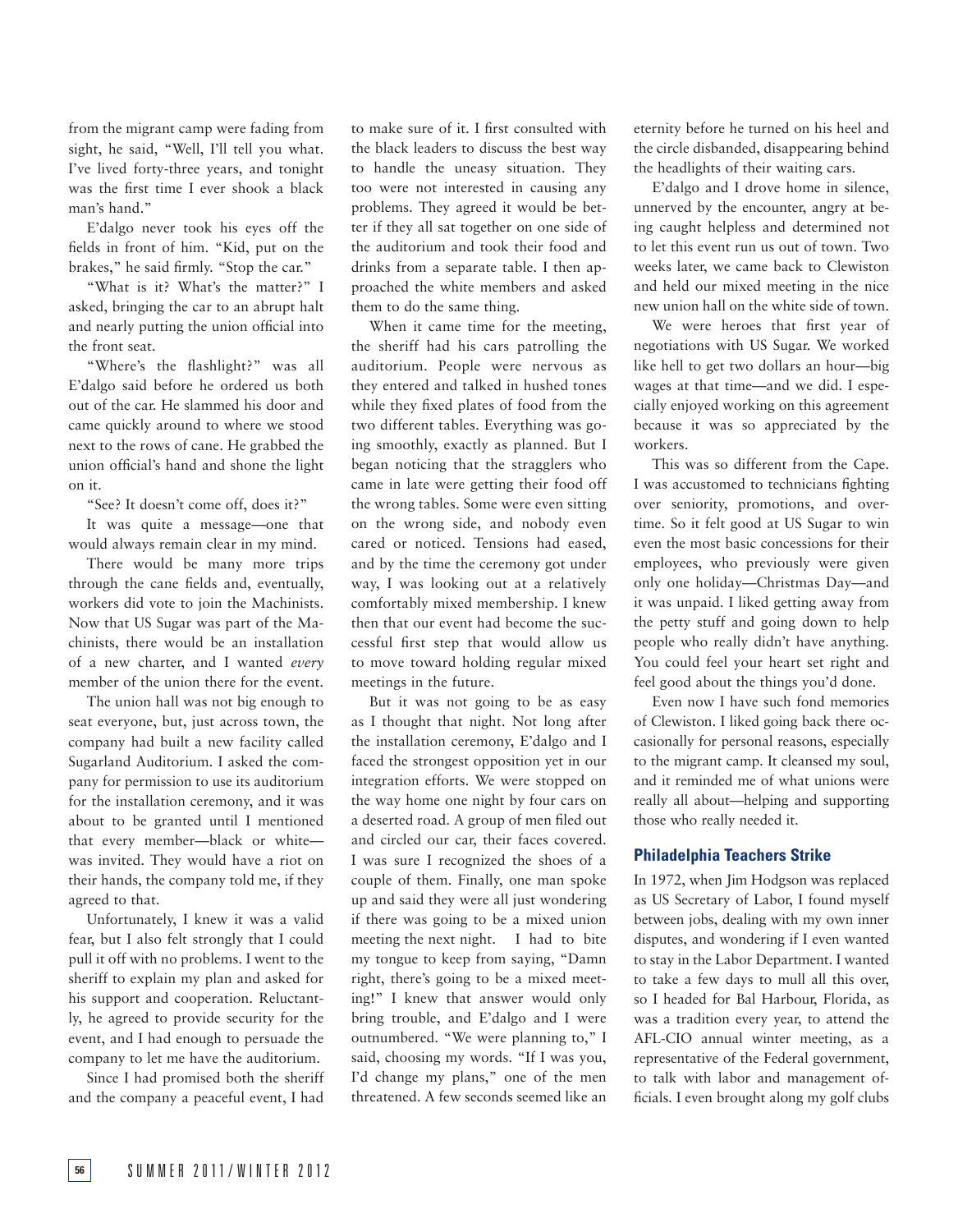for the first time, thinking I could get in a few holes, something I hadn't been able to do in the past. I checked into the Americana Hotel late at night. Early the next morning, I heard a voice calling me. It was George Meany. We made the perfunctory small talk, and I told him I planned to get in some golf this year. Taking his cigar from his lips, he said, "Brother Bill, I don't think you're going to get a chance to play any golf. I just got off the phone with President Nixon, and I've asked him if he would send you up to Philadelphia. Seems like a bunch of people have gotten themselves locked up over the teachers' strike, and everybody's worried it's going to go citywide."

I knew the teachers had been on strike for almost two months, but I hadn't paid close attention because it was a state and city matter, not something in which the Federal government would ordinarily

get involved. I had just sat down to breakfast when I got the call from the White House. President Nixon got right to the point. "Bill, I had a conversation with George Meany this morning," he said, and began explaining what Meany had already told me about the strike. "I know we

wouldn't normally get involved in a state issue like this, but, you know, we need to help George and the city as much as we can." The President knew how unusual it was for Meany to come to him for help, and he was desperately seeking to satisfy Meany. It was clearly a favor for him. And President Nixon, of course, understood the unique camaraderie that existed between George and me. I really didn't feel like I needed another dispute at this particular time in my life, but when the head of Labor calls the President of the United States and asks for help, you respond.

I called my Regional Director in Philadelphia, as well as my office in Washington, and asked them to gather all the information and intelligence they could, including newspaper clippings. I asked my Regional Director to come to Washington, and he and I together would travel to Philadelphia by train, and I would be fully briefed on the train. The fact was the confrontation in Philadelphia was a complex one involving several key parties. The Philadelphia Federation of Teachers Local No. 3, one of the oldest and largest teachers unions in the nation, was clearly in crisis, with its leadership in jail and massive fines assessed for defying court-imposed back-to-work orders. The labor movement was powerful in Philadelphia, and as tension surrounding the strike reached a fever pitch, the city's unions threatened to call a general strike, calling on all workers to leave their jobs. If successful, a general strike would paralyze the Philadelphia economy and

> would have a strong negative impact on the entire regional financial system.

To be a good mediator, you must always think ahead, imagining all possible scenarios and perceptions. On the train to Philadelphia, I spent much of that time trying to decide whom I should go see

first—the Mayor, the school board, the union, or the judge? Even though I was aware that the news was already out that I was coming into town, and the press would be waiting and watching to see with whom I would touch base first, I did want to arrive inconspicuously. If I went to the Mayor, the unions would fly off the handle—and think I'm working for him—get discouraged and be harder to work with. If I went to see the strikers first, I would be judged as a former labor goon taking care of his people—undermining my authority as a government official.

I decided I must first see the judge who had locked up the leaders of the

union committee. Seeing the judge first might help me maintain my status as a neutral, plus I would have to have them out of jail to get any work done. But when I got off the train in Philadelphia, I found, waiting at the top of the escalator, two big cops sent by Mayor Rizzo to bring me to his office immediately. "Are you Mr. Usery?" they asked. "We're under orders to take you immediately to the Mayor's office and provide you protection." I stated that I did not need any protection. However, we got into the police cars and went racing off, with the sirens blasting, to the Mayor's office. So much for my inconspicuous arrival!

Mayor Rizzo greeted me at his offices, welcomed me to the city, and then proceeded to tell me what I could and could not do, or what I wasn't going to do. So he and I had quite a discussion. There was an extreme amount of distrust surrounding Rizzo, I soon discovered. When negotiations started later, the union refused to go into the meeting hall that Rizzo had arranged for us to use, certain that it was bugged. One day, a street vendor came up and said he wanted to give us some doughnuts and coffee—anything he could do to help settle the dispute. The union refused to even let him step foot inside, saying he was a spy sent by Rizzo.

Rizzo was almost too helpful, and I hadn't just fallen off the turnip truck. He wanted to assign the two police officers to me for protection (I knew these two policemen were going to report back to Rizzo on my every move). I respectfully declined. He let me know he had made arrangements for my hotel suite. I told him I had already reserved a room at another hotel.

I went straight from the Mayor's office to see the judge. He was upset, and rightfully so. He had tried his hand at mediation and failed. You thumb a judge, and you're in hot water already. He had sent the two labor leaders to jail, lots of other people were in contempt

To be a good mediator, you must always think ahead, imagining all possible scenarios and perceptions.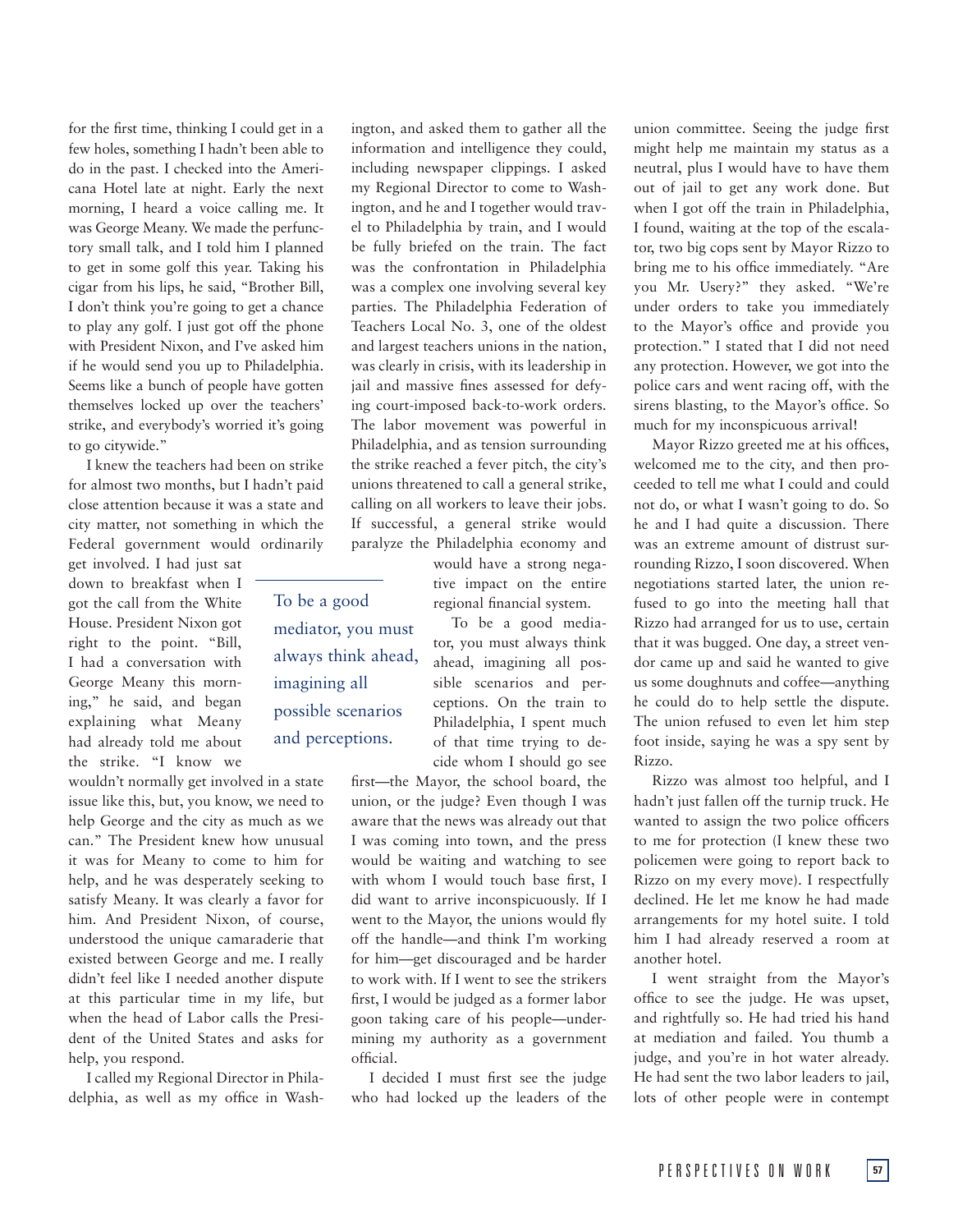of court, and several others had been arrested. I respectfully asked the judge to release these people, and he said no. I was appealing to him—how can you negotiate with them in jail? I wasn't going to give up. How would you propose a settlement if you're locked up? Finally, he and I agreed to make my hotel suite an extension of the jail. Bailiffs would be posted outside my door, and no prisoner could leave my suite. I went immediately to the jail to see Warren Sullivan, President of the Union, and John Ryan, Chairman of the Negotiating Committee. I delivered the good news to them: I had spoken to the judge, he had agreed to release John Ryan into my custody, we were doing our best to resume negotiations and, hopefully, it would all be over soon. Two days had passed since I first arrived in Philadelphia.

Once this news had been delivered, I only wanted to talk to John Ryan. As Chairman, he was the primary person to talk to. Ryan was brought out again at the jail, and we talked through the glass. It was difficult. Finally, they let me use a little room off to the side—probably where attorneys meet with clients—and Ryan almost fell apart. "I apologize, Mr. Usery, but this is the first time I've shaken hands with anybody since I've been in here," he said. "My wife comes to see me, and they won't let me touch her. She puts her hand up to the glass, and they won't even let me put my hand up against hers." He was practically in tears—hell, he almost had me in tears! He had never been in jail before in his life. He wasn't some hardened criminal, and I'm sure he was sitting there wondering if it was really worth it all.

My mother had taught me well about people. She never taught me to maliciously manipulate people or take advantage of a desperate situation. In fact, she warned me on several occasions against such behavior. But I knew from my mediation that, if you find a hole, you jump in. And I saw an opening. A good mediator knows how to play strengths and weaknesses—not to take advantage of weaknesses but know when people are ready to make a decision and know what to say to them to help them see things differently. This was my shot with Ryan.

Ryan was escorted to my "extension of the jail" that evening. Thankful, no doubt, to be out of jail. He was probably ready to start seriously talking about resolving the dispute, but I wanted to solidify it. Instead of bringing up the situation, I shocked him by asking him a simple question: "What's your wife's phone number?" He was confused. "But, Mr. Usery, they won't let me talk to her!" "I know they won't let you talk to her but they didn't say I couldn't." I called his wife and shocked her with a question. "How long would it take you to get down to my suite?" She was on the next train. The bailiffs didn't know what was going on. "Now, the only thing the judge said you had to do was to make sure the prisoner never left my room," I told them. "That's all you have to do. Nobody leaves my room."

Ryan couldn't believe it. "What are *you* going to do?" he asked. "I'm going to dinner," I said. "I want you to look over the menu and order dinner for you and your wife and charge it to my room. I'll be back in exactly three hours." Ryan never forgot my kindness. I later joked with him that I never had any problems out of him after that night.

The next day we hit negotiations hard. I kept them there all day and night, giving them little rest. We were down to the wire. If we didn't come up with something, the whole city threatened to shut down in three days. Every opportunity I got, I would slip out and go across town to meet with other labor leaders of the city to try to convince them that an agreement was coming and we desperately needed to avert a citywide strike, which could only complicate things fur-

ther. They really wanted to be talked out of a citywide strike, and the pressure was on to get an agreement.

It was very difficult bargaining on many issues—classroom size, wages, hours, lack of materials needed to teach. The school board was in a bind because they didn't have the money. To make matters worse, the good Mayor would call me every hour to see what we were doing to stop a citywide strike. I kept telling the Mayor that I would keep him informed. He wanted to be there when we announced any settlement to the press—obviously, a political move on his part. And I kept my word. We reached an agreement in the wee hours of the morning—3:30 or so. I called to tell him we would hold a 6:00 a.m. press conference at the hotel in time to make the 7:00 a.m. news so he could be there. I asked that he keep it confidential until the announcement because I had the school board and the union with me and it was important that we show unity. By the time we got to the press conference, however, Rizzo had already gotten the jump on everybody. He had called the TV stations and newspapers himself, allowing news of the settlement to come from the good Mayor.

The committee was furious, but I found the humor in it. Every dog has its day. I went to breakfast after the press conference. Just like several days before, shortly after sitting down, the maitre d' came to me with a call from the White House. President Nixon congratulated me and thanked me for successfully achieving the goal that Mr. Meany had wanted so badly.

Because of the Philadelphia Teachers strike, I decided to stay in government. With all humility, I knew the new Secretary of Labor could not have handled this strike—getting into a strike that the Federal government had no business being in. It had to be someone who truly believed in collective bargaining and